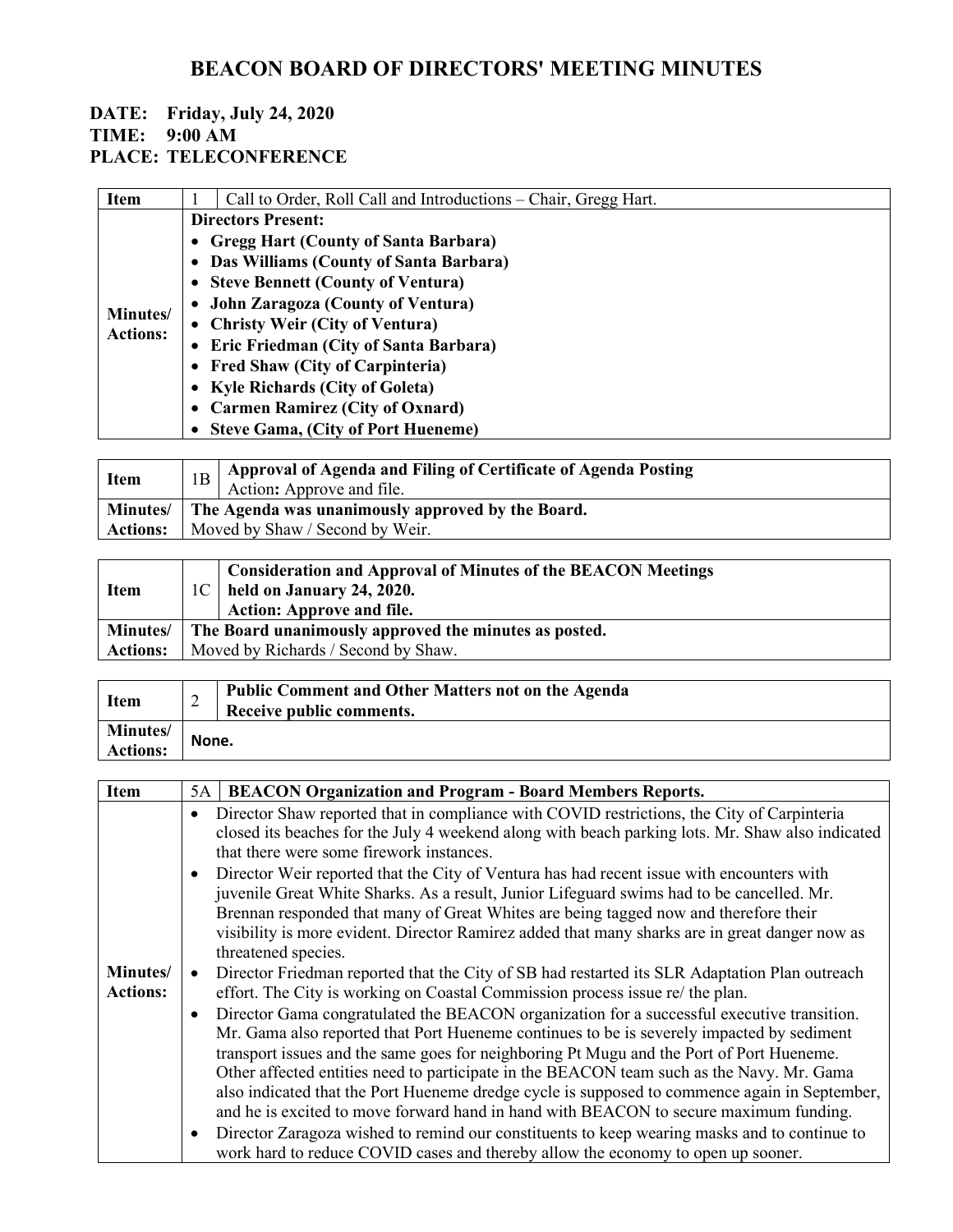#### **DATE: Friday, July 24, 2020 TIME: 9:00 AM PLACE: TELECONFERENCE**

|                             |           | <b>BEACON Organization - BEACON Science Strategy</b>                                                                                                                                                                                                                                                                                                                                                                                                                                                                                                                                                                                                                                                                                                                                                                                                                                                                                                                                                                                                                                                                                                                                                                                                                                                                                                                                                                                                                                                                                                                                                                                                                                                            |
|-----------------------------|-----------|-----------------------------------------------------------------------------------------------------------------------------------------------------------------------------------------------------------------------------------------------------------------------------------------------------------------------------------------------------------------------------------------------------------------------------------------------------------------------------------------------------------------------------------------------------------------------------------------------------------------------------------------------------------------------------------------------------------------------------------------------------------------------------------------------------------------------------------------------------------------------------------------------------------------------------------------------------------------------------------------------------------------------------------------------------------------------------------------------------------------------------------------------------------------------------------------------------------------------------------------------------------------------------------------------------------------------------------------------------------------------------------------------------------------------------------------------------------------------------------------------------------------------------------------------------------------------------------------------------------------------------------------------------------------------------------------------------------------|
|                             |           | <b>Recommended Action:</b>                                                                                                                                                                                                                                                                                                                                                                                                                                                                                                                                                                                                                                                                                                                                                                                                                                                                                                                                                                                                                                                                                                                                                                                                                                                                                                                                                                                                                                                                                                                                                                                                                                                                                      |
| <b>Item</b>                 | 5B1       | <b>Receive Staff Report on BEACON Science Support, including renewing</b><br>i.                                                                                                                                                                                                                                                                                                                                                                                                                                                                                                                                                                                                                                                                                                                                                                                                                                                                                                                                                                                                                                                                                                                                                                                                                                                                                                                                                                                                                                                                                                                                                                                                                                 |
|                             |           | Professional Services Agreement with Dr. Douglas George to provide                                                                                                                                                                                                                                                                                                                                                                                                                                                                                                                                                                                                                                                                                                                                                                                                                                                                                                                                                                                                                                                                                                                                                                                                                                                                                                                                                                                                                                                                                                                                                                                                                                              |
|                             |           | Science Advisor services and describing staff efforts to organize a Science                                                                                                                                                                                                                                                                                                                                                                                                                                                                                                                                                                                                                                                                                                                                                                                                                                                                                                                                                                                                                                                                                                                                                                                                                                                                                                                                                                                                                                                                                                                                                                                                                                     |
|                             |           | <b>Advisory Panel.</b>                                                                                                                                                                                                                                                                                                                                                                                                                                                                                                                                                                                                                                                                                                                                                                                                                                                                                                                                                                                                                                                                                                                                                                                                                                                                                                                                                                                                                                                                                                                                                                                                                                                                                          |
| Minutes/<br><b>Actions:</b> | $\bullet$ | Executive Director Marc Beyeler reported that since the departure of Dr. Bailard from the BEACON<br>Team, two actions have been initiated. The first was to hire Dr. Doug George to advise the science<br>path forward. The second was to establish a BEACON Group of Science Advisors. The Science<br>Advisors Group will:<br>• identifying science support resources,<br>developing ways to better integrate science into its policy and decision-making,<br>identifying data collection and scientific research initiatives that could benefit BEACON<br>programs and policies, and that BEACON should support,<br>collaborating with academic and agency partners on new science initiatives,<br>providing up-to-date science data and research results to regional and local program managers;<br>and<br>where needed and appropriate, providing scientific advice on new BEACON projects<br>evaluations.<br>The next steps include: 1) recruiting and confirming the advisor leadership, 2) finalizing the group<br>purposes and charter, and 3) recruiting the initial members of the group. Identifying scientific<br>expertise to be consulted on project evaluations.<br>Director Weir asked if members of the advisory panel will be willing to give time to the public<br>- for example it would be useful to have scientific experts at the Surf Riders Meeting on<br>plastics.<br>Director Hart asked that the Board also have an opportunity to interface with the Science<br>Advisory Group.<br>Director Gama suggested that the Science Advisory Group periodically report directly to the<br>Board.<br>Executive Director Beyeler reported that the Science Advisory Group is included in the |
|                             |           | BEACON Strategic Plan (CRSMP).                                                                                                                                                                                                                                                                                                                                                                                                                                                                                                                                                                                                                                                                                                                                                                                                                                                                                                                                                                                                                                                                                                                                                                                                                                                                                                                                                                                                                                                                                                                                                                                                                                                                                  |
|                             |           | <b>BOARD ACTIONS: The Board approved unanimously the Recommended Action.</b>                                                                                                                                                                                                                                                                                                                                                                                                                                                                                                                                                                                                                                                                                                                                                                                                                                                                                                                                                                                                                                                                                                                                                                                                                                                                                                                                                                                                                                                                                                                                                                                                                                    |
|                             |           | Moved by Zaragoza /Second by Shaw.                                                                                                                                                                                                                                                                                                                                                                                                                                                                                                                                                                                                                                                                                                                                                                                                                                                                                                                                                                                                                                                                                                                                                                                                                                                                                                                                                                                                                                                                                                                                                                                                                                                                              |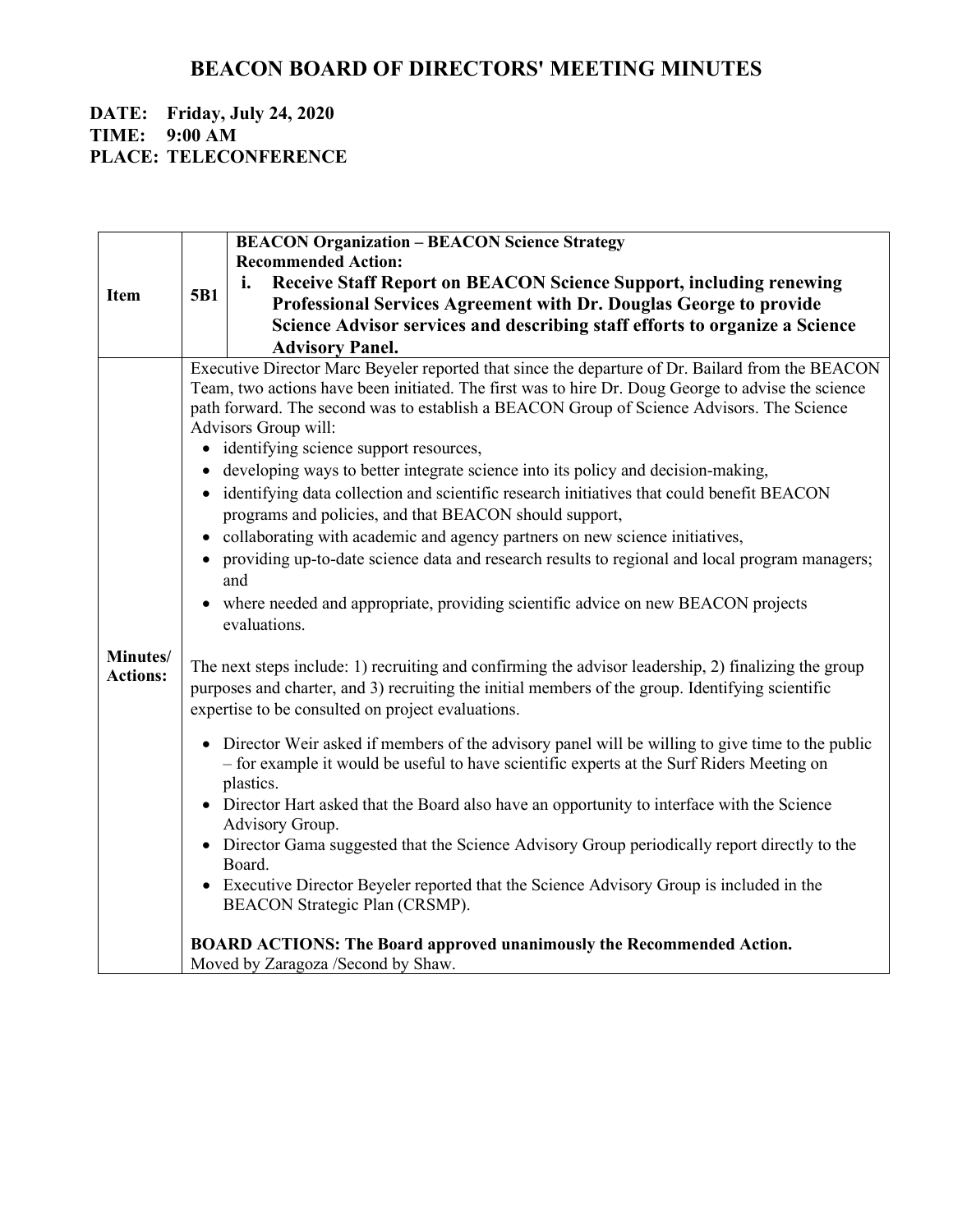#### **DATE: Friday, July 24, 2020 TIME: 9:00 AM PLACE: TELECONFERENCE**

|                             | <b>BEACON Organization - Membership Assessments.</b>                                                                                                                                                                                                                                                                                                                                                                                                                                                                                                                                                                                                                                                                                                                                                                                                                                                                                                                                                                                                                                                                                                                                                                                                                                                                                                         |
|-----------------------------|--------------------------------------------------------------------------------------------------------------------------------------------------------------------------------------------------------------------------------------------------------------------------------------------------------------------------------------------------------------------------------------------------------------------------------------------------------------------------------------------------------------------------------------------------------------------------------------------------------------------------------------------------------------------------------------------------------------------------------------------------------------------------------------------------------------------------------------------------------------------------------------------------------------------------------------------------------------------------------------------------------------------------------------------------------------------------------------------------------------------------------------------------------------------------------------------------------------------------------------------------------------------------------------------------------------------------------------------------------------|
|                             | <b>Recommended Action:</b>                                                                                                                                                                                                                                                                                                                                                                                                                                                                                                                                                                                                                                                                                                                                                                                                                                                                                                                                                                                                                                                                                                                                                                                                                                                                                                                                   |
| <b>Item</b>                 | Receive a Staff Report on member dues.<br>i.<br>5B <sub>2</sub>                                                                                                                                                                                                                                                                                                                                                                                                                                                                                                                                                                                                                                                                                                                                                                                                                                                                                                                                                                                                                                                                                                                                                                                                                                                                                              |
|                             | ii.<br>Adopt an increase to voting member assessments (membership dues) by 100% for                                                                                                                                                                                                                                                                                                                                                                                                                                                                                                                                                                                                                                                                                                                                                                                                                                                                                                                                                                                                                                                                                                                                                                                                                                                                          |
|                             | fiscal year 2020-2021 to provide an additional \$152,865 in revenue (Exhibit I).                                                                                                                                                                                                                                                                                                                                                                                                                                                                                                                                                                                                                                                                                                                                                                                                                                                                                                                                                                                                                                                                                                                                                                                                                                                                             |
|                             | (Requires unanimous approval (10/10th vote.                                                                                                                                                                                                                                                                                                                                                                                                                                                                                                                                                                                                                                                                                                                                                                                                                                                                                                                                                                                                                                                                                                                                                                                                                                                                                                                  |
|                             | Mr. Marc Beyeler reported that the executive transition has been a long process and journey with<br>much discussion. The biggest issue has been how to fund the Executive Director position. The<br>Board has previously asked for a budget to support the Executive Director position which in turn<br>has resulted in the proposal to increase membership dues while maintaining ongoing BEACON<br>activities. The recommendation on the table is to increase membership dues by 100%. Mr. Beyeler<br>reported that as of 11 PM on Monday night, each member agency has approved the 100% increase<br>in dues (160% increase for City of Port Hueneme in order to bring it in alignment to the "Small<br>City" Rate). This outcome is very encouraging in these difficult times and a sure endorsement of the<br>regional importance of BEACON.                                                                                                                                                                                                                                                                                                                                                                                                                                                                                                            |
| Minutes/<br><b>Actions:</b> | Chair Hart wished to thank Director Gama for his support and leadership within the City of Port<br>$\bullet$<br>Hueneme.<br>Director Zaragoza wished to acknowledge Supervisor Bennett and Brian Brennan for all they<br>$\bullet$<br>have done over the last twenty years as well as acknowledge the retired Director, Jon Sharkey.<br>Director Shaw agreed that the early work put in by Director Bennett and Brian Brennan was<br>$\bullet$<br>critical to the direction BEACON is now going in.<br>Director Gama also thanked Director Bennett and Brian Brennan, without whose work we<br>$\bullet$<br>would not be here today.<br>Director Richards echoed the sentiments of the other Directors and thanked Director Bennett<br>$\bullet$<br>and Brian Brennan and indicated that now was the time to fund the full time Executive<br>Director.<br>Director Ramirez also thanked Director Bennett and Brian Brennan. It is a difficult time, but we<br>$\bullet$<br>have to be realistic.<br>Director Bennett stated that it was really Brian Brennan that did all the work. He stepped up<br>$\bullet$<br>when we needed him.<br>Brian Brennan thanked the Board for their kind remarks and indicated that he will stay<br>involved.<br>Chair Hart also indicated that we will now have a voice at the State level with State Legislator<br>Bennett. |
|                             | <b>BOARD ACTIONS: The Board approved unanimously the Recommended Action.</b><br>Moved by Ramirez / Second by Shaw.                                                                                                                                                                                                                                                                                                                                                                                                                                                                                                                                                                                                                                                                                                                                                                                                                                                                                                                                                                                                                                                                                                                                                                                                                                           |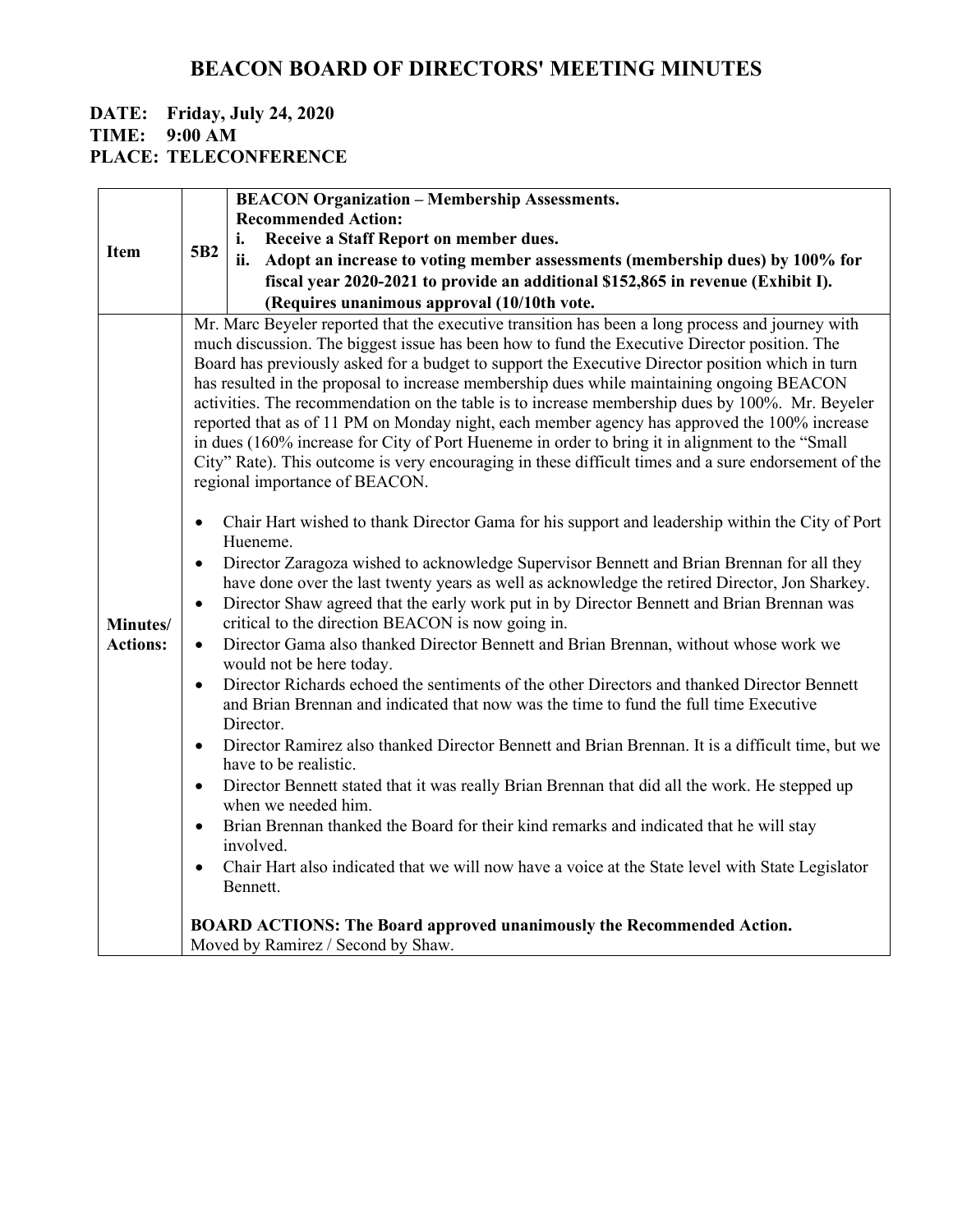#### **DATE: Friday, July 24, 2020 TIME: 9:00 AM PLACE: TELECONFERENCE**

| <b>Item</b>                 | <b>5C1</b> | <b>Auditor-Controller Budget Actions and Financial Reports</b><br><b>Recommended Actions:</b><br>Receive and file the Budget-to-Actual report for the year-to-date period ending June<br>ı.<br>30, 2020 (Exhibit I)<br>ii. Receive and approve Proposed BEACON Budget for Fiscal Year 2020-2021 (Exhibit<br>$II$ ; and<br>iii. Approve and authorize the Auditor-Controller's Office to adjust contingency for the<br>fiscal year 2020-2021 budget where the fiscal year 2019-2020 actual year-end closing<br>fund balance differs from the budget estimate. |
|-----------------------------|------------|--------------------------------------------------------------------------------------------------------------------------------------------------------------------------------------------------------------------------------------------------------------------------------------------------------------------------------------------------------------------------------------------------------------------------------------------------------------------------------------------------------------------------------------------------------------|
| Minutes/<br><b>Actions:</b> |            | Mr. Carlos Maldonado of the ACO presented the three ACO items: Budget to Actual report,<br>proposed BEACON Budget for FY2021; and adjustment of contingency for end of fiscal year<br>accounting.<br><b>BOARD ACTIONS: BOARD ACTIONS: The Board approved unanimously the</b><br><b>Recommended Action.</b><br>Moved by Zaragoza /Second by Weir.                                                                                                                                                                                                             |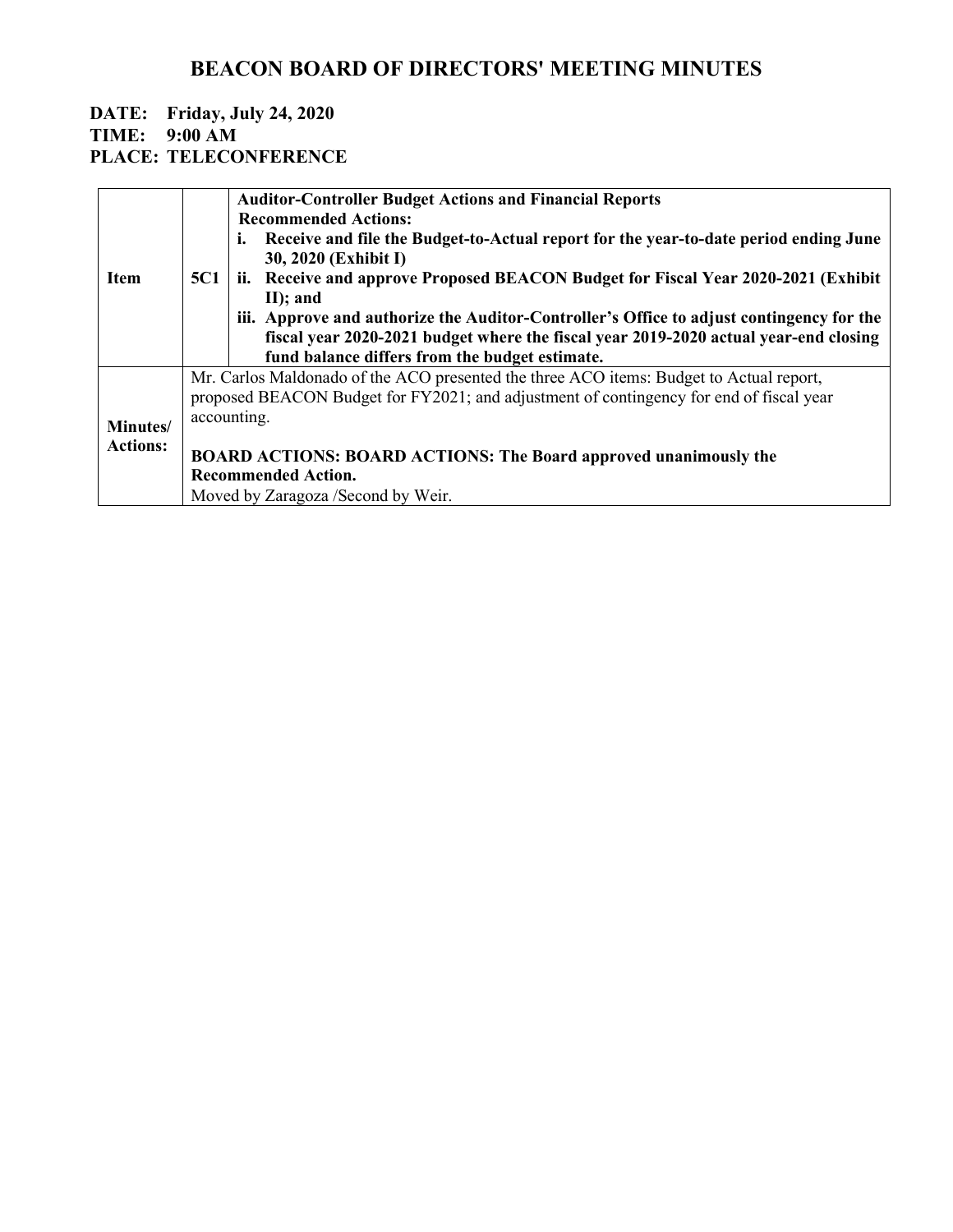### **DATE: Friday, July 24, 2020**

**TIME: 9:00 AM**

**PLACE: TELECONFERENCE**

|                 |                                                                                                       | Approve and Authorize the Chair to Sign the FY 2020-21 Annual Staff/Consultant                                                                                               |  |
|-----------------|-------------------------------------------------------------------------------------------------------|------------------------------------------------------------------------------------------------------------------------------------------------------------------------------|--|
|                 |                                                                                                       | <b>Agreements</b>                                                                                                                                                            |  |
|                 |                                                                                                       | <b>Recommended Actions:</b>                                                                                                                                                  |  |
|                 |                                                                                                       | Approve, ratify, and authorize the Chair to execute an Agreement with MBA<br>$\mathbf{i}$ .                                                                                  |  |
|                 |                                                                                                       | <b>Consultants for Marc Beyeler to provide Executive Director services in an amount</b>                                                                                      |  |
|                 |                                                                                                       | not to exceed \$134,900 with a period of performance from July 1, 2020 through June                                                                                          |  |
|                 |                                                                                                       | 30, 2021.                                                                                                                                                                    |  |
|                 |                                                                                                       | Approve, ratify, and authorize the Chair to execute an Agreement with Ventura<br>$\overline{11}$ .                                                                           |  |
|                 |                                                                                                       | County Auditor-Controller's office to provide accounting services in an amount not                                                                                           |  |
|                 |                                                                                                       | to exceed \$15,000 with a period of performance from July 1, 2020 through June 30,                                                                                           |  |
|                 |                                                                                                       | 2021.                                                                                                                                                                        |  |
|                 |                                                                                                       | iii. Approve, ratify, and authorize the Chair to execute an Agreement with Santa                                                                                             |  |
|                 |                                                                                                       | Barbara County to provide legal services in an amount not to exceed \$12,000 with a                                                                                          |  |
| <b>Item</b>     | 5C2                                                                                                   | period of performance from July 1, 2020 through June 30, 2021.                                                                                                               |  |
|                 |                                                                                                       | iv. Approve, ratify, and authorize the Chair to execute an Agreement with COM3                                                                                               |  |
|                 |                                                                                                       | Consulting Incorporate to provide program manager services in an amount not to                                                                                               |  |
|                 |                                                                                                       | exceed \$49,500 with a period of performance from July 1, 2020 through June 30,                                                                                              |  |
|                 |                                                                                                       | 2021.                                                                                                                                                                        |  |
|                 |                                                                                                       | Approve, ratify, and authorize the Chair to execute an Agreement with Pamela<br>V.                                                                                           |  |
|                 |                                                                                                       | Baumgardner to provide webmaster and social media services in an amount not to                                                                                               |  |
|                 |                                                                                                       | exceed \$2,000 with a period of performance from July 1, 2020 through June 30,                                                                                               |  |
|                 |                                                                                                       | 2021.                                                                                                                                                                        |  |
|                 |                                                                                                       | vi. Approve, ratify, and authorize the Chair to execute an Agreement with Dr. Douglas                                                                                        |  |
|                 |                                                                                                       | George to provide science advisor services in an amount not to exceed \$15,000 with                                                                                          |  |
|                 |                                                                                                       | a period of performance from July 1, 2020 through June 30, 2021.                                                                                                             |  |
|                 |                                                                                                       | vii. Approve, ratify, and authorize the Chair to execute an Agreement with Fedak and<br>Brown to provide audit services in an amount not to exceed \$10,380 with a period of |  |
|                 |                                                                                                       | performance from July 1, 2020 through February 28, 2021.                                                                                                                     |  |
|                 |                                                                                                       | Mr. Marc Beyeler indicated that BEACON does not employ staff. All required services, including                                                                               |  |
|                 |                                                                                                       | that of Executive Director, must be provided by consultants and member agency specialist staff. The                                                                          |  |
|                 |                                                                                                       | annual contracts listed in the recommended actions address all the required expertise to keep                                                                                |  |
|                 |                                                                                                       | BEACON running as a viable agency.                                                                                                                                           |  |
|                 |                                                                                                       |                                                                                                                                                                              |  |
|                 | $\bullet$                                                                                             | Director Weir asked if the budget for the Program Management services were not to exceed.                                                                                    |  |
|                 | $\bullet$                                                                                             | Mr. Beyeler responded that they were not to exceed. However, if a significant new task was                                                                                   |  |
|                 |                                                                                                       | required for the Program Management consultant within the fiscal year, then an amendment                                                                                     |  |
|                 |                                                                                                       | to the contract could need to be considered. This same logic applies to all the annual                                                                                       |  |
| Minutes/        |                                                                                                       | contracts.                                                                                                                                                                   |  |
| <b>Actions:</b> | ٠                                                                                                     | Santa Barbara County Counsel's Office stated it does not review the legal services                                                                                           |  |
|                 |                                                                                                       | agreement on behalf of BEACON. However, Ventura County Counsel's Office reviewed                                                                                             |  |
|                 |                                                                                                       | the agreement in 2018. Since the last time Ventura reviewed the agreement, the fiscal year                                                                                   |  |
|                 |                                                                                                       | has been updated, and for this year and the rate increased from \$140 per hour to \$150 per                                                                                  |  |
|                 |                                                                                                       | hour. The legal services agreement has not had a rate increase since prior to 2011.                                                                                          |  |
|                 |                                                                                                       | Otherwise, no substantive changes have been made since Ventura's review.                                                                                                     |  |
|                 | <b>BOARD ACTIONS: BOARD ACTIONS: The Board approved unanimously the</b><br><b>Recommended Action.</b> |                                                                                                                                                                              |  |
|                 |                                                                                                       |                                                                                                                                                                              |  |
|                 |                                                                                                       | Moved by Zaragoza /Second by Weir.                                                                                                                                           |  |